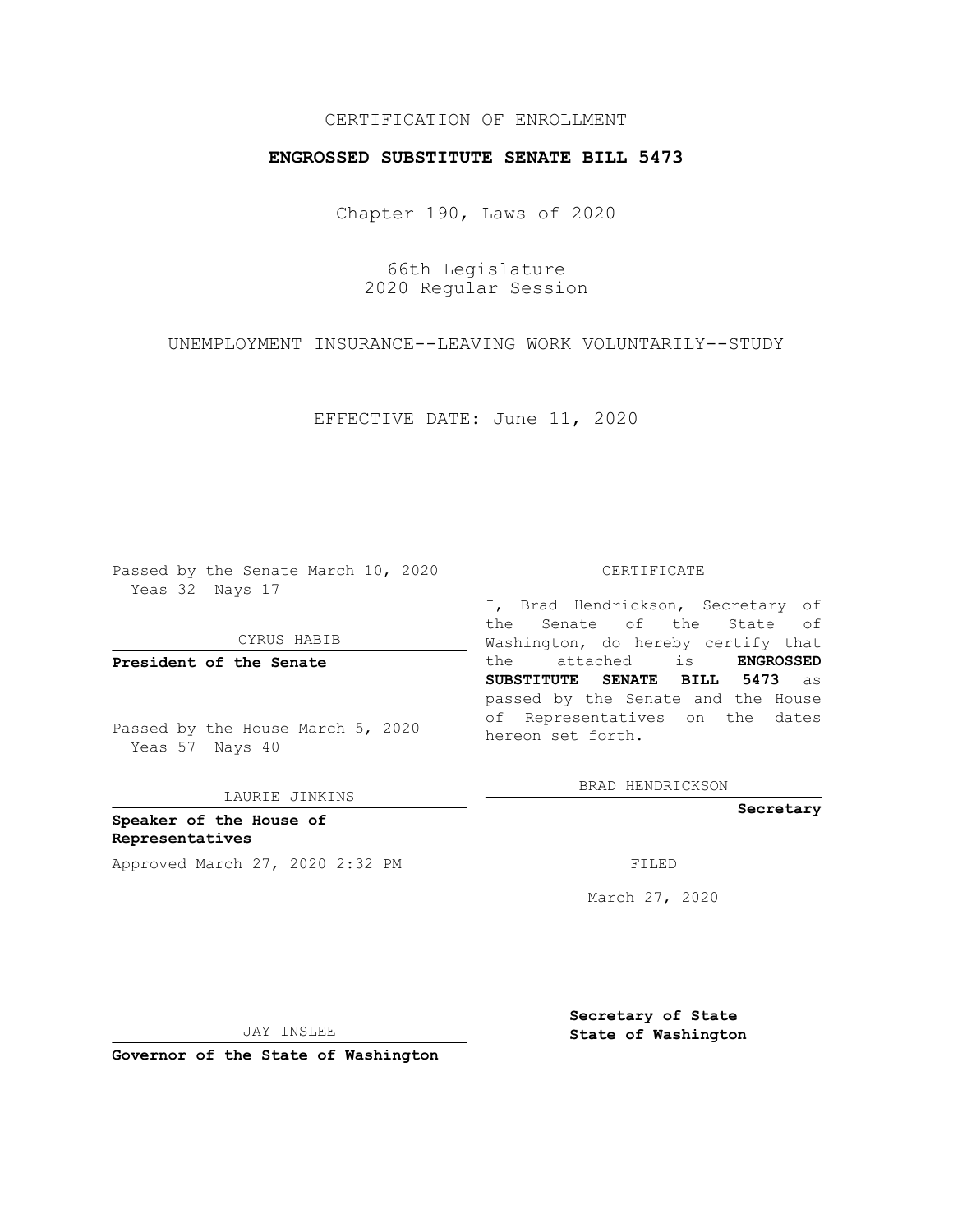#### **ENGROSSED SUBSTITUTE SENATE BILL 5473**

AS AMENDED BY THE HOUSE

Passed Legislature - 2020 Regular Session

# **State of Washington 66th Legislature 2020 Regular Session**

**By** Senate Labor & Commerce (originally sponsored by Senators Saldaña and Nguyen)

READ FIRST TIME 02/05/20.

 AN ACT Relating to studying exceptions to provisions disqualifying individuals from receiving unemployment benefits for leaving work voluntarily without good cause; creating new sections; 4 and providing an expiration date.

BE IT ENACTED BY THE LEGISLATURE OF THE STATE OF WASHINGTON:

 NEW SECTION. **Sec. 1.** (1) As a result of major demographic shifts, adults' obligations to provide unpaid care to elderly, frail, ill, or family members with a disability have sharply increased in the United States over the last two decades. In addition, the increasing unavailability of child care creates a problem for parents with young children. These situations appear to disproportionately affect women workers who are single parents. These trends often force employees to choose between providing care to a family member and keeping their job. Another factor for a parent leaving a job may be to relocate to be closer to a minor child. Additionally, workers are finding themselves in situations where the hours or responsibilities are being substantially increased without a commensurate increase in pay. Unemployment insurance was created to ease the burden of involuntary unemployment upon individual employees and the economy as a whole. Our current framework places unnecessary barriers to this insurance benefit in the way of workers, frequently low-wage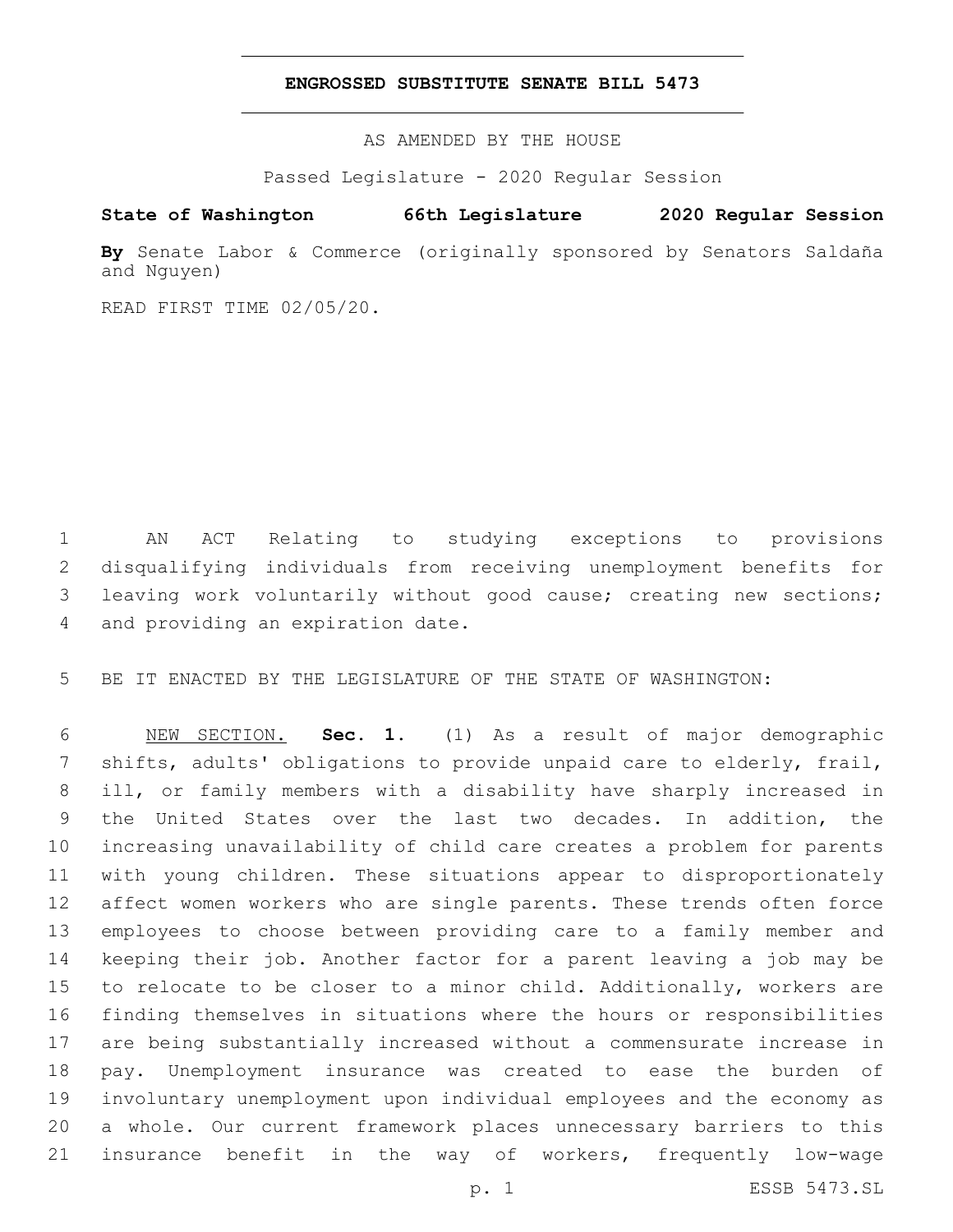employees, who must rely on caregiving or provide it themselves, sometimes forcing them to leave the workforce and leaving employers with a smaller labor pool. It is the intent of the legislature to ensure that Washington's unemployment insurance system remains responsive to the needs of employees with caregiving and other responsibilities and taking into account changes at the workplace.

 (2) Several senate bills in the 2020 legislative session would have amended the unemployment insurance laws to provide that an individual is not disqualified from unemployment insurance benefits 10 when:

 (a) The separation was necessary because care for a child or a vulnerable adult in the claimant's care is inaccessible, so long as the claimant made reasonable efforts to preserve the employment status by requesting a leave of absence or changes in working conditions or work schedule that would accommodate the caregiving inaccessibility, by having promptly notified the employer of the reason for the absence, and by having promptly requested reemployment 18 when again able to assume employment;

(b) The employer, without a commensurate change in pay:

(i) Substantially increases the individual's job duties; or

 (ii) Significantly changes the individual's working conditions; and

 (c) The individual left work to relocate outside the existing labor market because of the geographical location of or proximity to 25 and the separation from a minor child.

 (3) The legislature intends to have the employment security department study the impacts to Washington's unemployment insurance trust fund and the contribution rates of employers if the law was amended to allow unemployment insurance benefits for individuals who leave work voluntarily for the reasons described in subsection (2) of 31 this section.

 NEW SECTION. **Sec. 2.** (1) The employment security department must study the impacts to:

 (a) Washington's unemployment insurance trust fund and the contribution rates of employers if the law was amended to allow unemployment insurance benefits for individuals who leave work voluntarily for the reasons described in section 1(2) of this act; 38 and